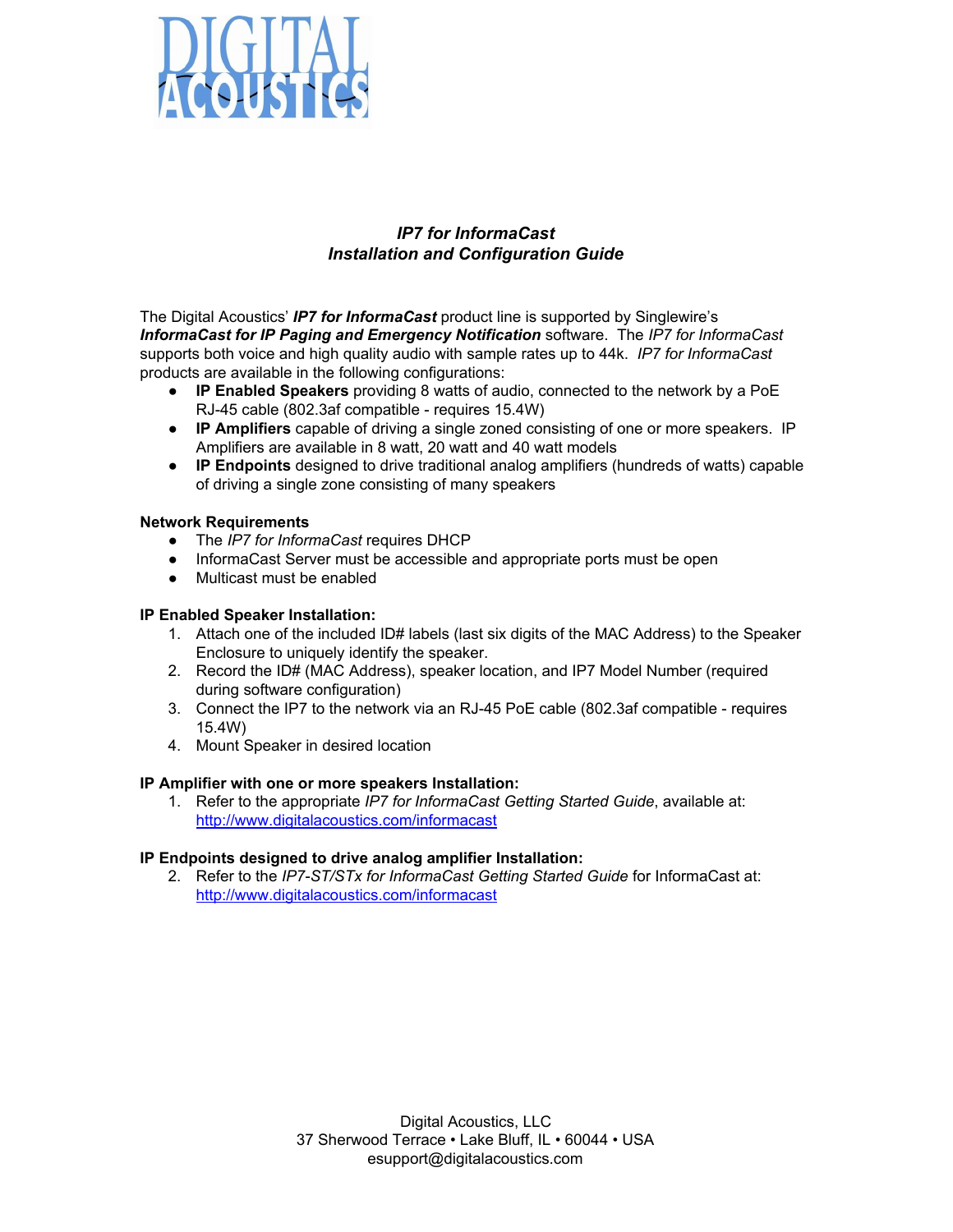## **Configure IP Speakers via InformaCast**

### **MAC Address**

The *IP7 for InformaCast* uses 001b61 as the first six digits of MAC address. The last six digits of the MAC address (ID#) are printed on the IP7's label. Extra ID# labels are included for speaker identification and installation diagrams.

Configuring the *IP7 for InformaCast* Speakers:

- Logon to the InformaCast webpage and wait 1 minute
- Select menu option **Speakers**
- The message **New Speakers have been detected** will appear at the top of the page. Press the **View** button



● Select new speaker by matching the **MAC address** displayed on the screen to the ID# label on the Speaker and press the **Add** button

#### Speakers | Edit IP Speakers

| <b>MAC address</b> | <b>Registration Status</b>                                                                 | <b>Action</b> |
|--------------------|--------------------------------------------------------------------------------------------|---------------|
| 001b61033ea4       | . Registered at Fri Mar 29 10:00:47 CDT 2013 (can play high quality audio), IP=10.3.3.67 [ | ADD CO LEST C |

● Assign a **Name, Description** and set the **Volume** to a value between 1 and 10 (max of 9 is recommended), then press the **Add** button

# Speakers | Edit IP Speakers | Add IP Speaker

| IP Speaker Name:            | (required)<br>1st Floor Entrance Hallway        |  |
|-----------------------------|-------------------------------------------------|--|
| <b>Speaker Description:</b> | SPKR-IP-System1                                 |  |
| Dial Code:                  | (numeric shortcut for optional phone interface) |  |
| MAC Address:                | 001b61033ea4<br>(required, 12 hex digits)       |  |
| Volume:                     | $6 \times$                                      |  |
|                             |                                                 |  |
|                             | <b>CANCEL</b><br>ADD <sub>6</sub>               |  |

● Select the Speaker and press the **TEST** button to verify the installation

| Name                                 | <b>Description and Status</b>                                                                                        | <b>Dial</b><br>Code | <b>Vol</b> | <b>MAC</b><br>address | <b>Action</b>                            |
|--------------------------------------|----------------------------------------------------------------------------------------------------------------------|---------------------|------------|-----------------------|------------------------------------------|
| Ist Floor<br><b>Entrance Hallway</b> | SPKR-IP-System1<br>Status: Registered at Fri Mar 29 14:38:45 CDT 2013 (can play high<br>quality audio), IP=10.3.3.67 |                     |            | 001b61033ea4          | DELETE O<br><b>EDIT</b><br><b>TEST C</b> |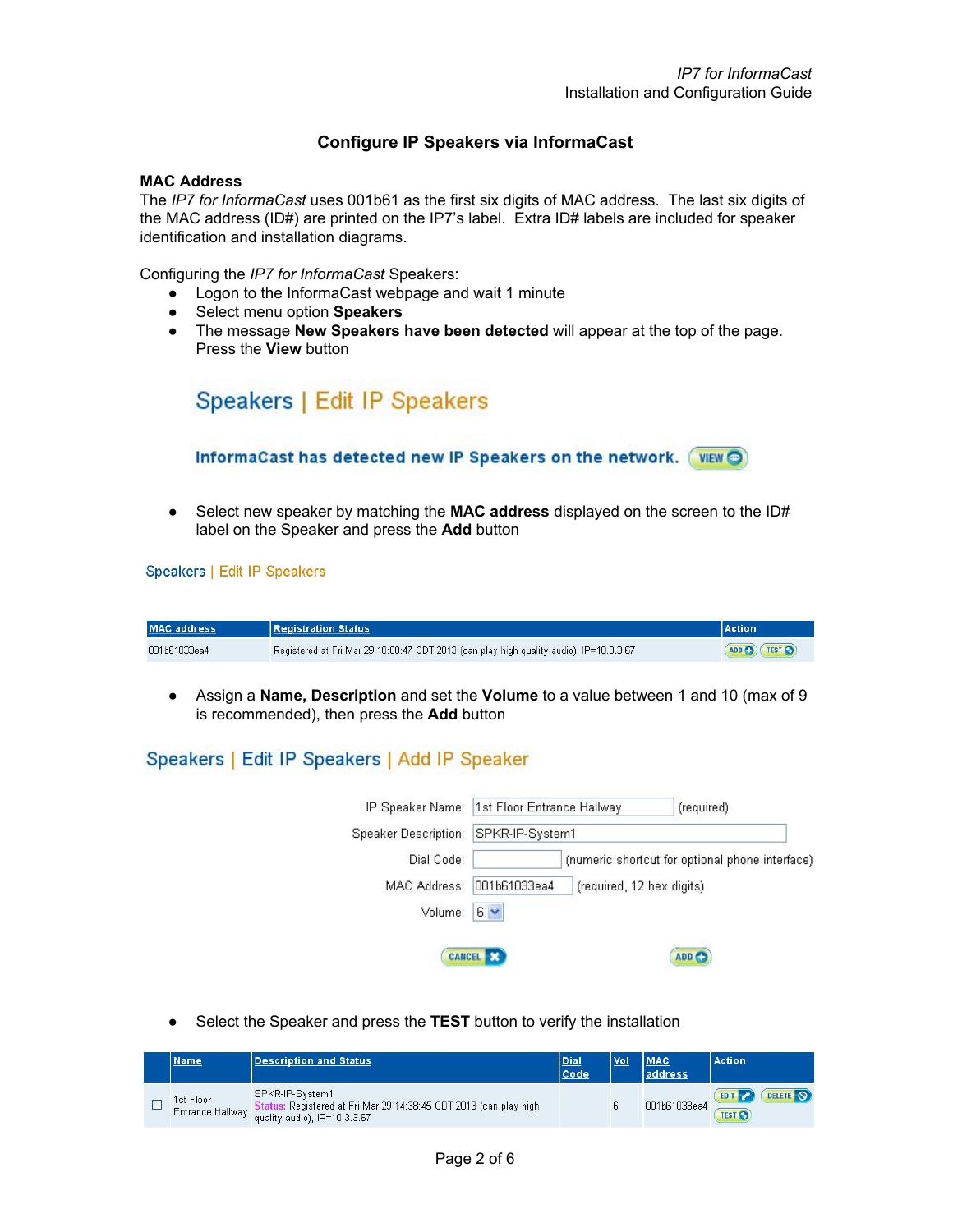## **IP Speaker Software Configuration**

The InformaCastSpeaker000000000000.cfg (where 000000000000 is the MAC address of a single IP7) is used to configure a specific *IP7 for InformaCast* device. If a MAC specific configuration file is not found, the default InformaCastSpeaker.cfg is used to configure the IP7.

### **Required configuration parameters:**

The default InformaCastSpeaker.cfg file is created during the installation of the InformaCast software. The **Servers** keyword identifies the IP Address of the InformaCast server. The *IP7 for InformaCast* supports connection to up to three InformaCast Servers. <Servers

<InformaCast url="http://xxx.xxx.xxx.xxx:8081/InformaCast/admin?cmd=spkr"/> </Servers

### **Optional configuration keywords:**

<DigitalAcoustics

username="admin" password="16978"  $debua = "1"$ relay="TRUE" beep="TRUE" >

The **DigitalAcoustics** keyword is used to configure the following options:

- **username / password** these keywords are used to override the default values used to logon to the *IP7 for InformaCast* Web page. If not specified, the default UserName and Password both default to admin. If these keywords are present, they will
	- o override any **username** and **password** that have previously been set in the IP7
	- o override any **username** and **password** that are changed thru the IP7 Web Page
- **beep** when this option is set to **TRUE**, the IP7 will play a beep when it first connects to InformaCast. This is typically used when first setting up the system to let the installer know that the speaker has registered to InformaCast. When this option is set to **FALSE**, the option will be disabled. If this parameter is present, it will
	- o override the previously set **beep** value
	- o override the **beep** value set thru the IP7 Web Page
- **relay** when this option is set to TRUE, the IP7's Relay will be activated while audio is played on the IP7. This feature is only available on the IP7-ST/STx and is used with analog Paging Amplifiers that require a contact closure to activate the audio channel the IP7 is connected to. When this option is set to **FALSE**, the option will be disabled. If this parameter is present, it will:
	- o override the previously set **relay** value
	- o override the **relay** value set thru the IP7 Web Page
- **debug** this option should only be used when directed by Digital Acoustics Support.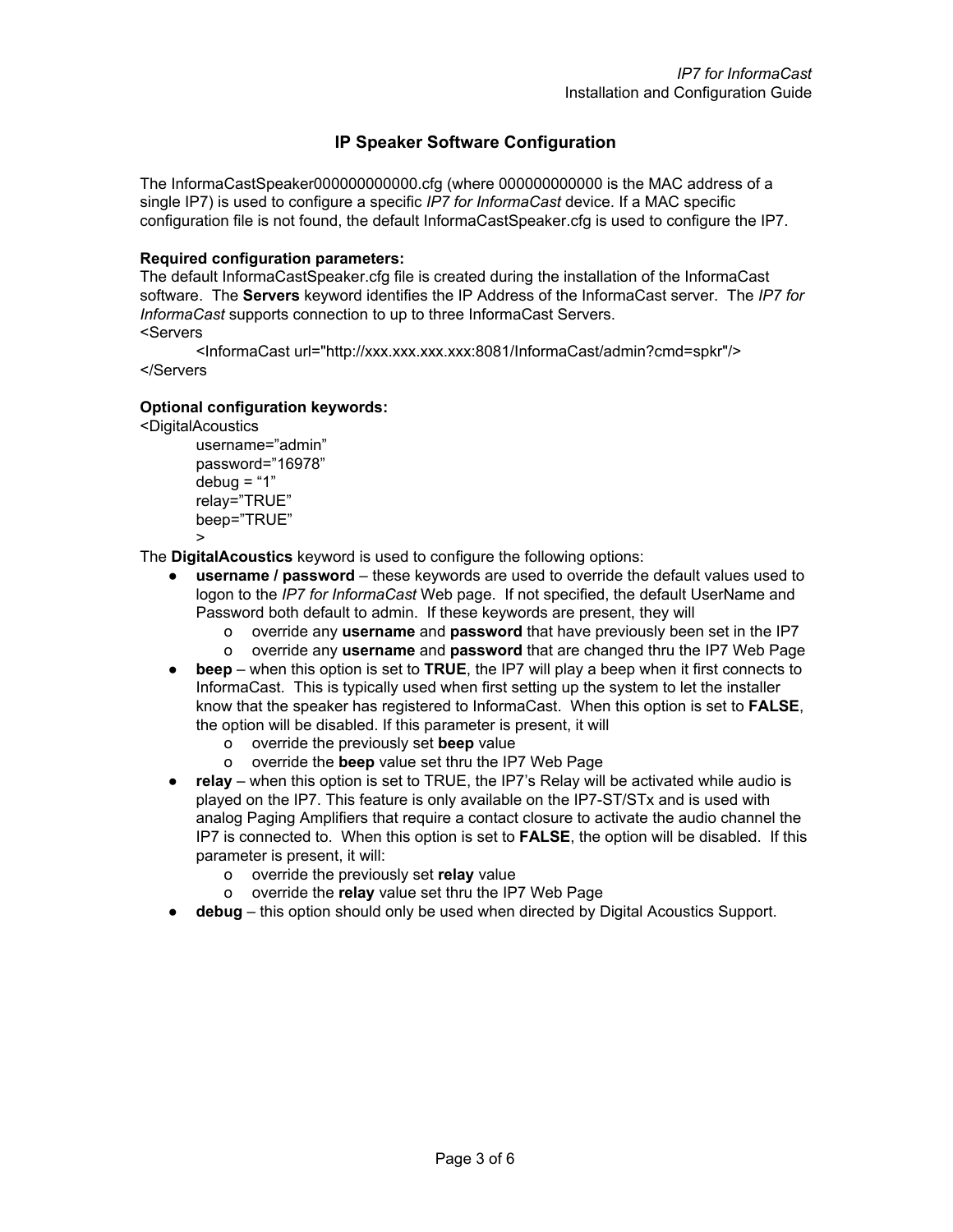<IdleAudio

```
address="225.0.0.254"
port="4000"
volume="2"
>
```
The **IdleAudio** keyword is used to setup parameters used to play background music from an IP7 Audio Injector. The IP7 Audio Injector is connected to an analog music source such as a CD Player, iPod, etc and the music is sent over the network to the specified multicast IP Address and Port.

- **address** specify the Multicast listening Address for the *IP7 for InformaCast* speaker
- **port** specify the associated Multicast listening port
- **volume** specify the volume setting used for playing background music. Select a value between 1 and 10 (this is typically lower than the volume set for for normal paging operations). If this is omitted, the volume set by the IP7's Vol+ and Vol- buttons determines the volume of the background music

<Firmware

sw7file=1.0.1.0.sw7 version=1.0.1.0 downgrade="no" >

The Firmware keyword is used to update the *IP7 for InformaCast* firmware to a new version.

- **sw7file** specify the name of the *IP7 for InformaCast* firmware file. The InformaCast server must be running a TFTP Server and the firmware file must exist in the TFTP server's directory
- **version** specify the version of the firmware that the *IP7 for InformaCast* will be upgraded to
- **downgrade** specifies whether the IP7's firmware should be downgraded if its current firmware version is higher than that specified in the **version** keyword

## **Sample InformaCastSpeaker.cfg file**

```
<InformaCastSpeakerConfiguration>
  <Servers>
    <InformaCast url="http://10.3.3.248:8081/InformaCast/admin?cmd=spkr"/>
   </Servers>
   <Firmware sw7file="1.0.1.1.sw7" version="1.0.1.1" downgrade="no"/>
  <IdleAudio address="225.0.0.254" port="4000" volume="3"/>
  <DigitalAcoustics username="admin" password="jx951M"/>
</InformaCastSpeakerConfiguration>
```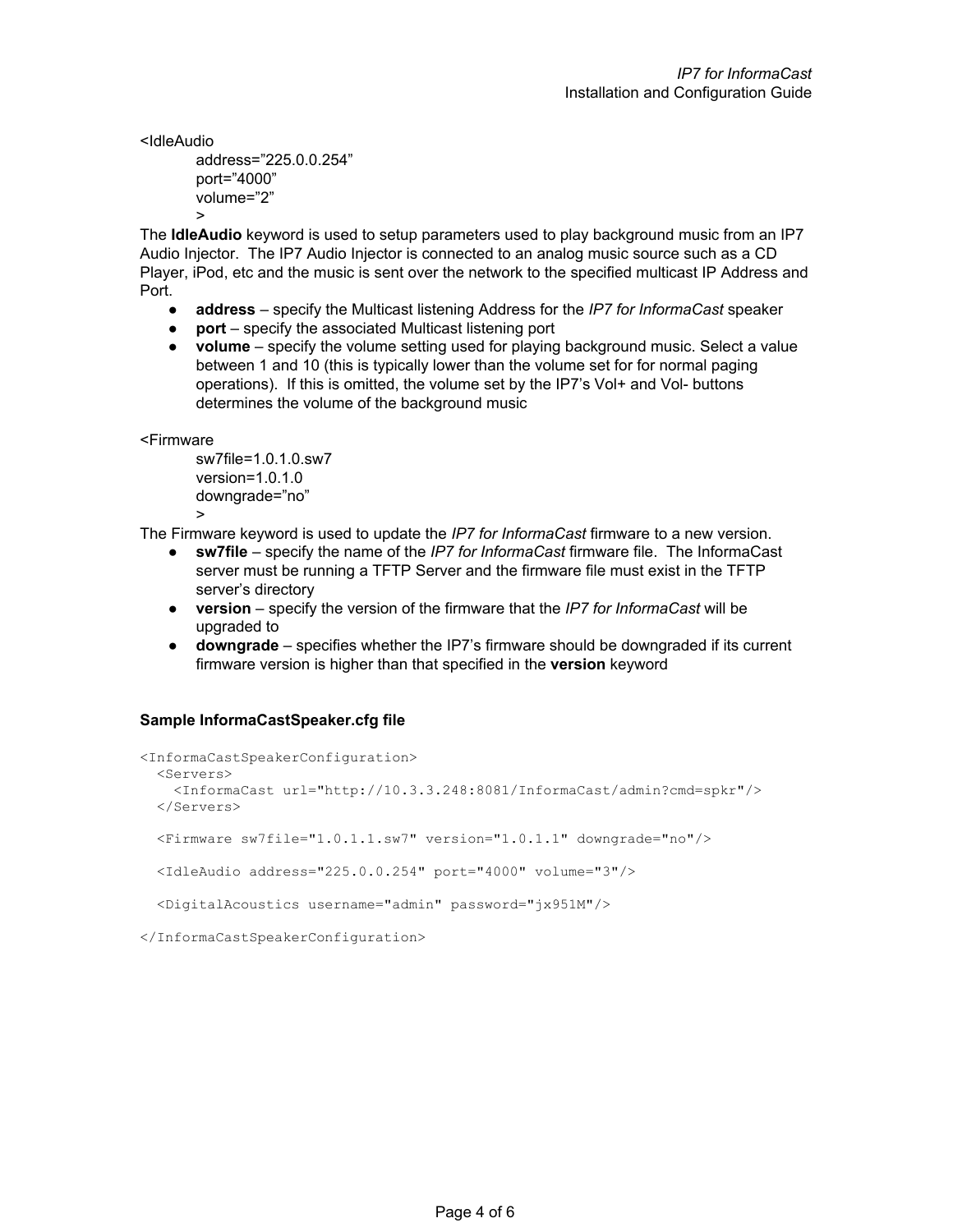# *IP7 for InformaCast* **Web Page**

To logon to the *IP7 for InformaCast* Web Page, enter <http://xxx.xxx.xxx.xxx/status> (where xxx.xxx.xxx.xxx is the IP Address of the IP7) into a web browser. Enter the **User Name** and Password (both default to: admin).

Options set in the InformaCastSpeaker,cfg configuration files, will **always** override the changes made on the IP7's web page.

The *IP7 for InformaCast* Web page provides the following capabilities:

- Change the default **User Name** and **Password** used to logon to the web page
- Set the **Beep on Connection** and/or the **Activate Relay on Speaker** options.
	- o The **Beep on Connection** option plays a beep when it first connects to InformaCast. This is typically used when first setting up the system to let the installer know that the speaker has been configured and registered to InformaCast
	- o The **Activate Relay on Speaker** option activates the IP7's Relay while audio is played. This should only be used on the IP7-ST/STx connect to analog Paging Amplifier that requires a contact closure to activate the audio channel the IP7 is connected to
- Update the IP7's firmware by entering the **TFTP IP Address** and the **Firmware Filename**. The Firmware File must exist on the TFTP Server
- **Reboot** the IP7

After pressing the **Submit** or **Reboot** buttons, the IP7 will take about 20 seconds to reboot before it is available again.

After pressing the **Upgrade Firmware** button, the firmware update will take approximately 60 seconds to reboot, before it is available again.

| <b>Digital Acoustics</b><br><b>IP7</b> for InformaCast |                              |  |  |
|--------------------------------------------------------|------------------------------|--|--|
| <b>MAC Address</b>                                     | 00:1b:61:03:3e:a4            |  |  |
| Version                                                | v1.0.0.56                    |  |  |
| <b>Status</b>                                          | Registered to 1 of 1 servers |  |  |
| <b>Connection Type</b>                                 | <b>DHCP</b>                  |  |  |
| <b>IP Address</b>                                      | 10.3.3.67                    |  |  |
| Subnet Mask                                            | 255.255.255.0                |  |  |
| Gateway                                                | 10.3.3.1                     |  |  |
| <b>DNS Server 1</b>                                    | 192.168.254.242              |  |  |
| DNS Server 2                                           | 0.0.0.0                      |  |  |
| User Name:<br>New Password:<br>Re-enter Password:      | admin<br>Submit              |  |  |
| Beep on Connection:<br>Activate Relay on Speaker       | П<br>п<br>Submit             |  |  |
| TFTP IP Address:<br>Firmware Filename:                 | Upgrade Firmware             |  |  |
|                                                        | Reboot                       |  |  |
| Copyright 2013, Digital Acoustics LLC                  |                              |  |  |